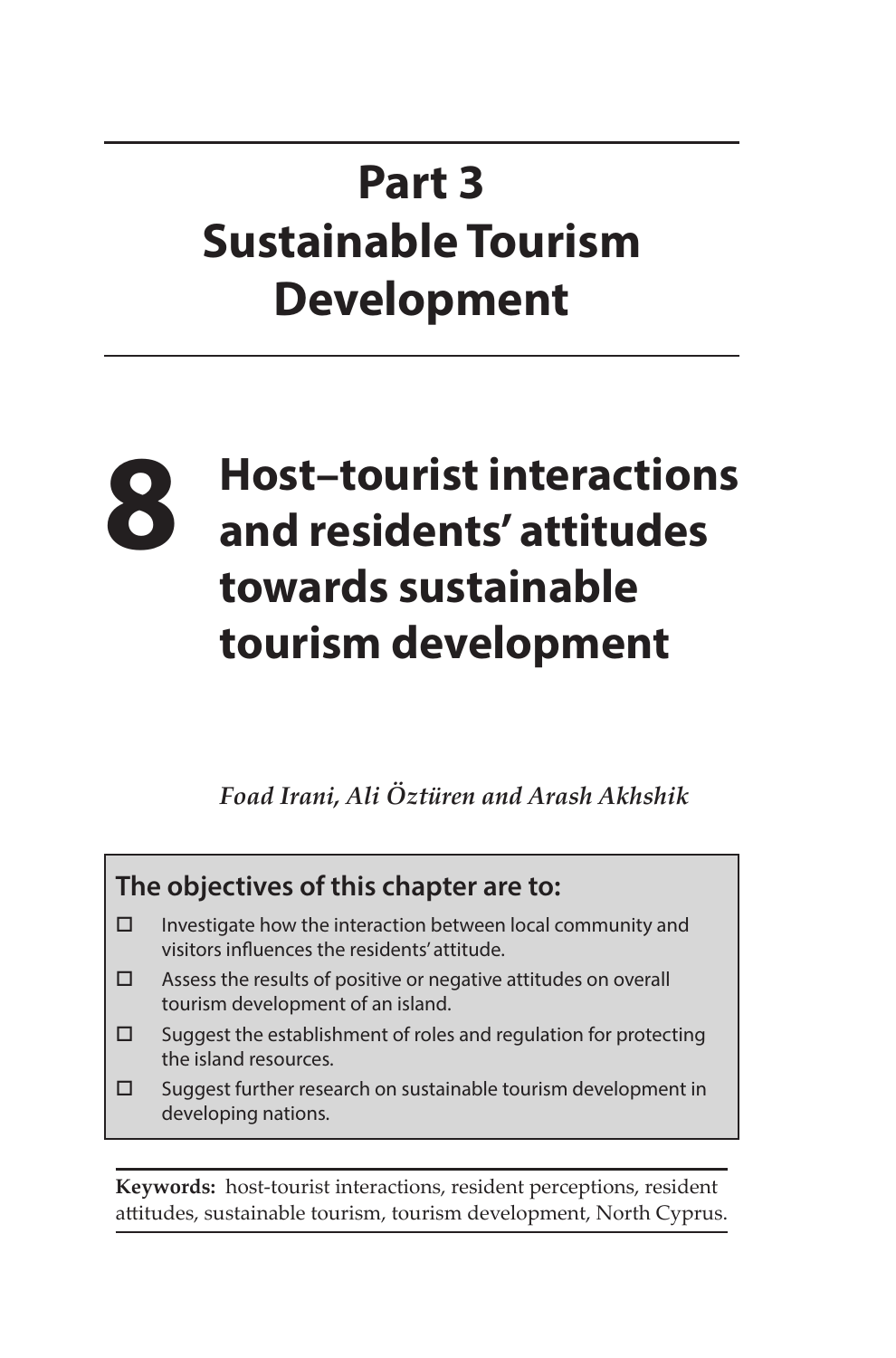### **Introduction**

Tourism is often prescribed as a powerful catholicon for socio-economic development of island states (Chen et al., 2011; Ribeiro et al., 2013). Although tourism provides some benefits for residents and destinations, its introduction creates adverse impacts as a by-product of its functioning that erodes sustainable development goals (Alipour et al., 2020); therefore, in order to minimize the unintended impacts, the involvement of all stakeholders in the planning process is recommended by many scholars (e.g. Chang & Mak, 2018; Cusick, 2009; Ribeiro et al., 2018). Amongst the many stakeholders einvolved in the sustainable tourism management of an island, residents have been considered as the most important and effective, without whom any plans towards sustainable development goals may be doomed to failure (Lalicic & Önder, 2018).

Investigating the attitude of residents about the impacts of any development plan is gaining momentum in tourism, as an essential concern in managing and marketing sustainable tourism products and services (Chen & Chen, 2010; Choi & Murray, 2010; Kebete & Wondirad, 2019; Wang & Chen, 2015). Accordingly, the literature has been enriched with a variety of different studies related to residents' attitudes, interactions with tourists and different aspects of sustainable development, yet the ambiguity in the perception of these topics by locals is far from adequately explored (Eusebio et al., 2018). Therefore, it is imperative to delve into the host-tourist interactions to have a richer understanding of the residents' role in sustainable tourism development. Notably, it is vital to consider tourism as one of the biggest industries considered beneficial in developing countries and small state islands due to political and development nature of these areas, yet, there is a lack of adequate studies specifically in the developing nations (Akhshik et al., 2020; Sirivongs & Tsuchiya, 2012).

The attitude of the residents about sustainable tourism development is a concept that has received different definition by different scholars (Chen & Raab, 2012), but yet there is no clear-cut definition for the term (Ribeiro et al., 2013; Woosnam, 2012). Since there is no universally accepted definition, sustainable tourism development has been defined in a variety of explanations, and different theories have been employed (Wang & Chen, 2015). However, Sharpley (2014) categorizes the formation of these attitudes as intrinsic and extrinsic. On the other hand, the behavioral dimension of residents' attitudes was used in most of the significant studies of measures of support for sustainable tourism development (Woosnam, 2012). Thus, the